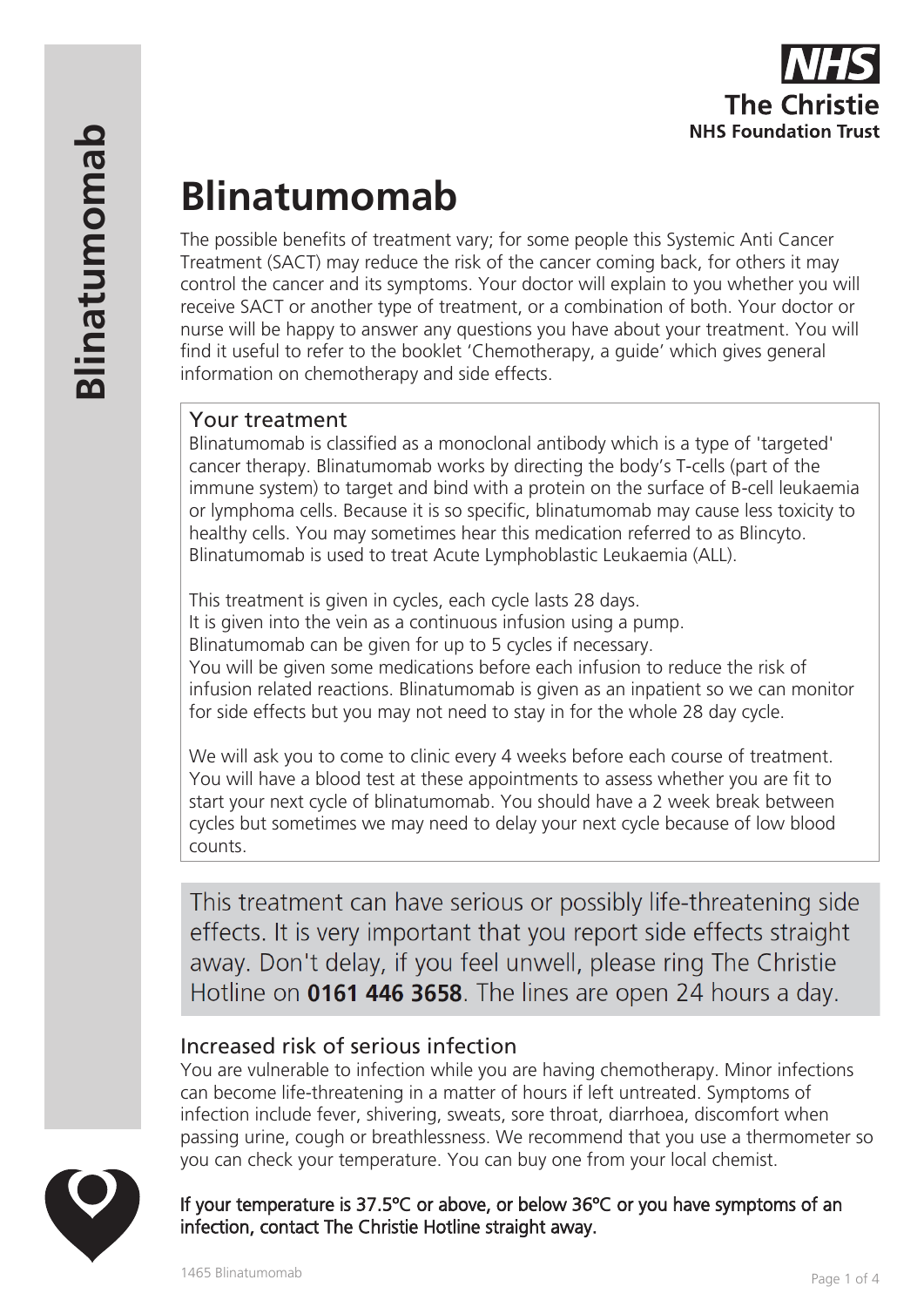# Possible side effects

Chemotherapy can cause many different side effects. Some are more likely to occur than others. We are all different, so we may get different side effects with varying severity. Most side effects are usually temporary, but in some rare cases they can be life-threatening. It is important to tell your hospital doctor or nurse about any side effects so they can be monitored and, where possible, treated.

# Common side effects (more than 1 in 10)

# • Low white blood cell count

When your white blood cells are low you will be at an increased risk of infections. If your white cells are very low you may need extra antibiotics and/or GCSF growth-factor injections.

## • Bruising or bleeding

This treatment can reduce the production of platelets which help the blood to clot. Tell your doctor if you have unexplained bruising or bleeding, such as nosebleeds, bloodspots or rashes on the skin and bleeding gums. You may need a platelet infusion.

# • Anaemia (low number of red blood cells)

While having this treatment you may become anaemic. This may make you feel tired and breathless. Let your doctor or nurse know if these symptoms are a problem. You may need a blood transfusion and/or an erythropoietin growth-factor injection.

#### • Fever

Please let your healthcare professional know urgently if you have a temperature greater than 37.5ºC

#### • Headache

Take simple analgesia and monitor. Let your healthcare professional know if this becomes more severe.

#### • Infusion reaction

Some people have an allergic reaction to blinatumomab. This reaction is most likely to happen in the first 48 hours of having this drug. Symptoms include fever, chills, muscle pain, rash, facial swelling or difficulty breathing. You will have medication prior to the infusion to reduce the risk of these reactions.

## • Neurotoxicity

Some patients may experience neurological complications, which can occur at any time, even a week or more into the infusion. These included seizures, confusion, disorientation, difficulty speaking or slurred speech, loss of balance and loss of consciousness. Notify your care team right away if you develop any neurologic changes. You will be monitored regularly for this.

## • Gastrointestinal disturbance

This treatment can cause constipation, diarrhoea, nausea, an increase or decrease in weight. It is important to drink plenty of fluid and maintain a balanced diet. Please report any of these symptoms to your nurse or doctor.

#### • Cytokine release syndrome

Cytokines are a group of proteins in the body that play an important part in boosting the immune system. Blinatumomab stimulates the immune system to make large amounts of cytokines. This can cause symptoms which can be severe. Some of the symptoms include fever, chills, a headache, difficulty breathing, and dizziness. Let your medical team know if you have any of these symptoms. You will be monitored closely for these.

#### • Fatigue

Tiredness and fatigue can happen during and after treatment. Doing gentle exercises each day can help keep your energy up but make sure to take plenty of rest if you need it and ask others for help.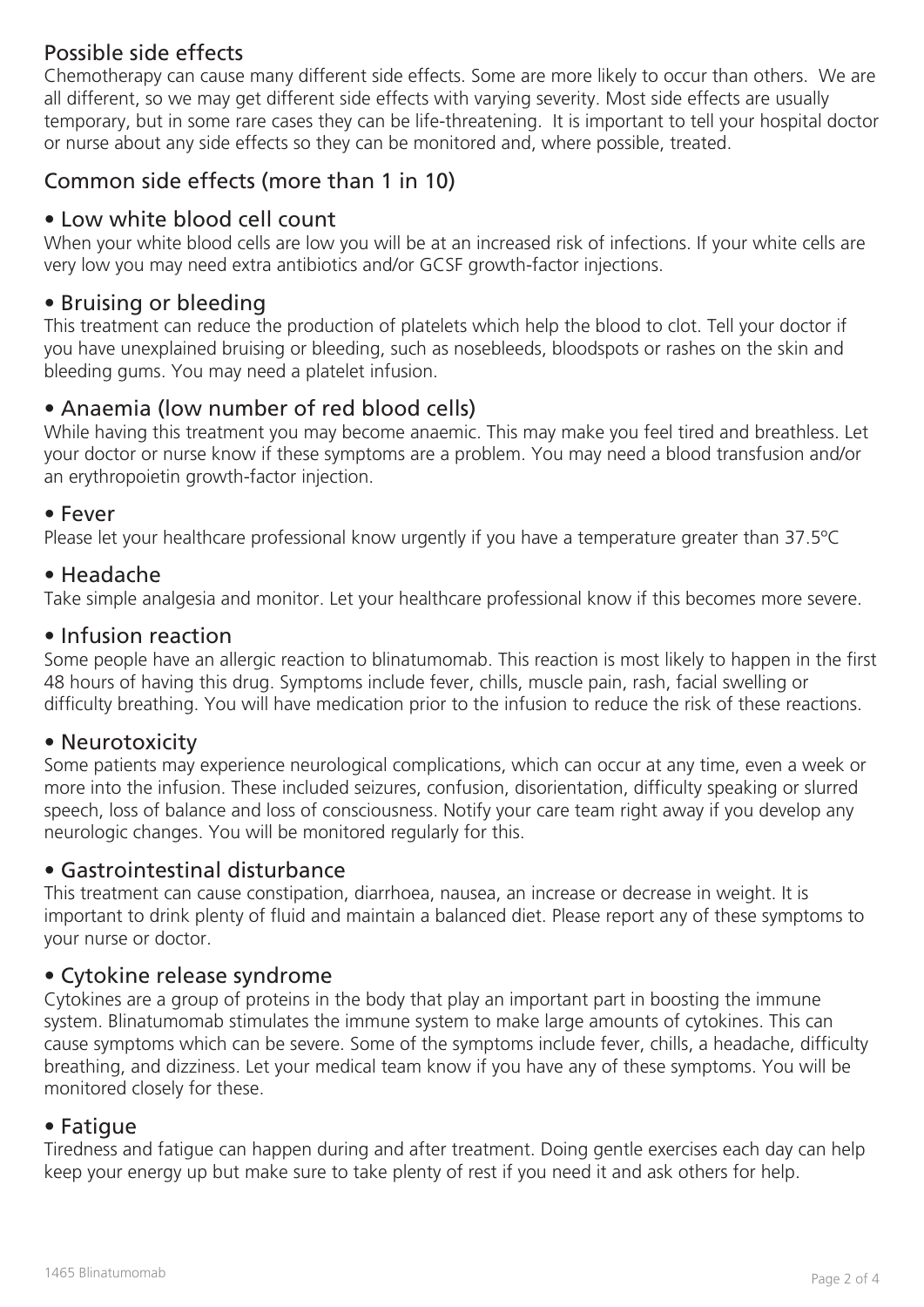# Uncommon side effects (less than 1 in 10)

These side effects happen between 1 and 10 out of every 100 people (between 1 and 10%). You might have one or more of them. They include:

- tingling of the skin (paraesthesia)
- memory problems such as difficulty remembering, thinking or processing thoughts
- feeling very sleepy
- numbness/nerve problems
- high blood pressure
- episodes of feeling warm and reddening of the skin (flushing)
- breathing problems such as shortness of breath or wheezing
- gaining weight
- pancreatic problems.

# Important information (Warning!)

Due to the potential for neurologic events, patients receiving blinatumomab should refrain from driving, engaging in hazardous occupations or activities such as driving or operating heavy or potentially dangerous machinery while blinatumomab is being administered.

The following symptoms require medical attention, but are not an emergency. Contact your health care provider within 24 hours of noticing any of the following:

- Nausea (interferes with ability to eat and unrelieved with prescribed medication).

- Vomiting (vomiting more than 4 5 times in a 24 hour period).
- Diarrhoea (4 6 episodes in a 24-hour period).
- Constipation unrelieved by laxative use.
- Extreme fatigue (unable to carry on self-care activities).
- Mouth sores (painful redness, swelling and ulcers).
- Yellowing of the skin or eyes.
- Swelling of the feet or ankles. Sudden weight gain.
- Signs of infection such as redness or swelling, pain on swallowing, coughing up mucus, or painful urination.
- Unable to eat or drink for 24 hours or have signs of dehydration: tiredness, thirst, dry mouth, dark and decreased amount of urine, or dizziness.

# Serious and potentially life threatening side effects

Serious and potentially life threatening side effectsIn a small proportion of patients chemotherapy can result in very severe side effects which may rarely result in death. The team caring for you will discuss the risk of these side effects with you.

## Late side effects

Some side effects may become evident only after a number of years. In reaching any decision with you about treatment, the potential benefit you receive from treatment will be weighed against the risks of serious long term side effects to the heart, lungs, kidneys and bone marrow. With some drugs there is also a small but definite risk of developing another cancer. If any of these problems specifically applies to you, the doctor will discuss these with you and note this on your consent form.

# Sex, contraception and fertility

Women of childbearing potential should avoid becoming pregnant while receiving blinatumomab.

Women should use effective contraception during treatment and for at least 8 months after the last dose. Men with female partners of childbearing potential should use effective contraception during treatment and for at least 5 months after the last dose.